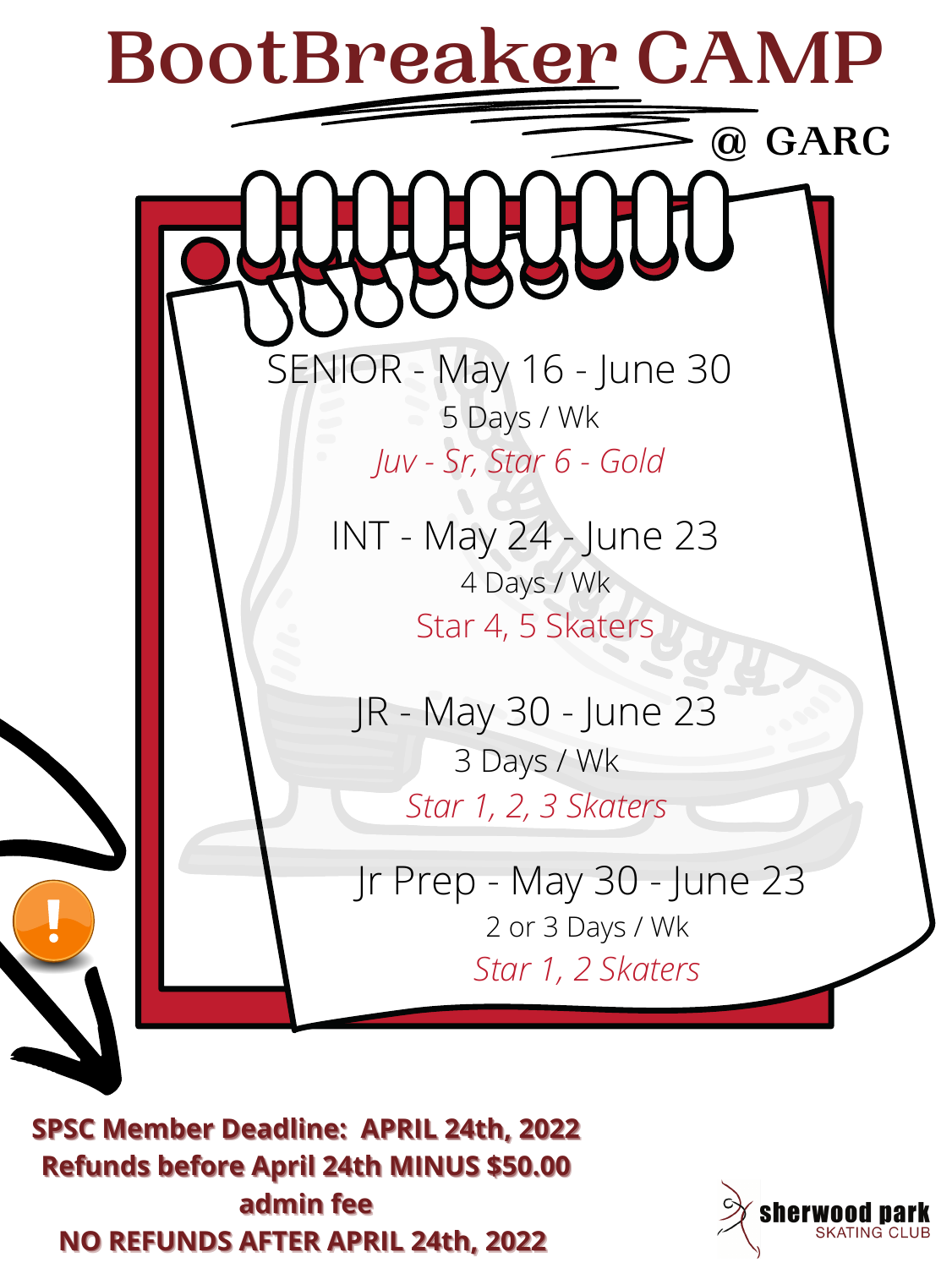



All parents - *(with the exception of JR PREP parents)* - are expected to play music. The music co-ordinator will organize SIGN UP GENIUS and a link will be sent out to sign up for your required number of shifts / month. If you choose not to play music, please include a \$60.00 / month payment that your child is skating. This is not included in your volunteer commitment; it is a separate entity.

Medical Withdrawals Please see Winter Registration Pkg



SPSC Skaters must pay for any extra ice at the appropriate rate (\$16.00/hr) to be received PRIOR to skating.

Coaches reserve the right to move skaters to other sessions if numbers are warranted.

The ice schedule is subject to change. SPSC reserves the right to cancel sessions due to insufficient registration

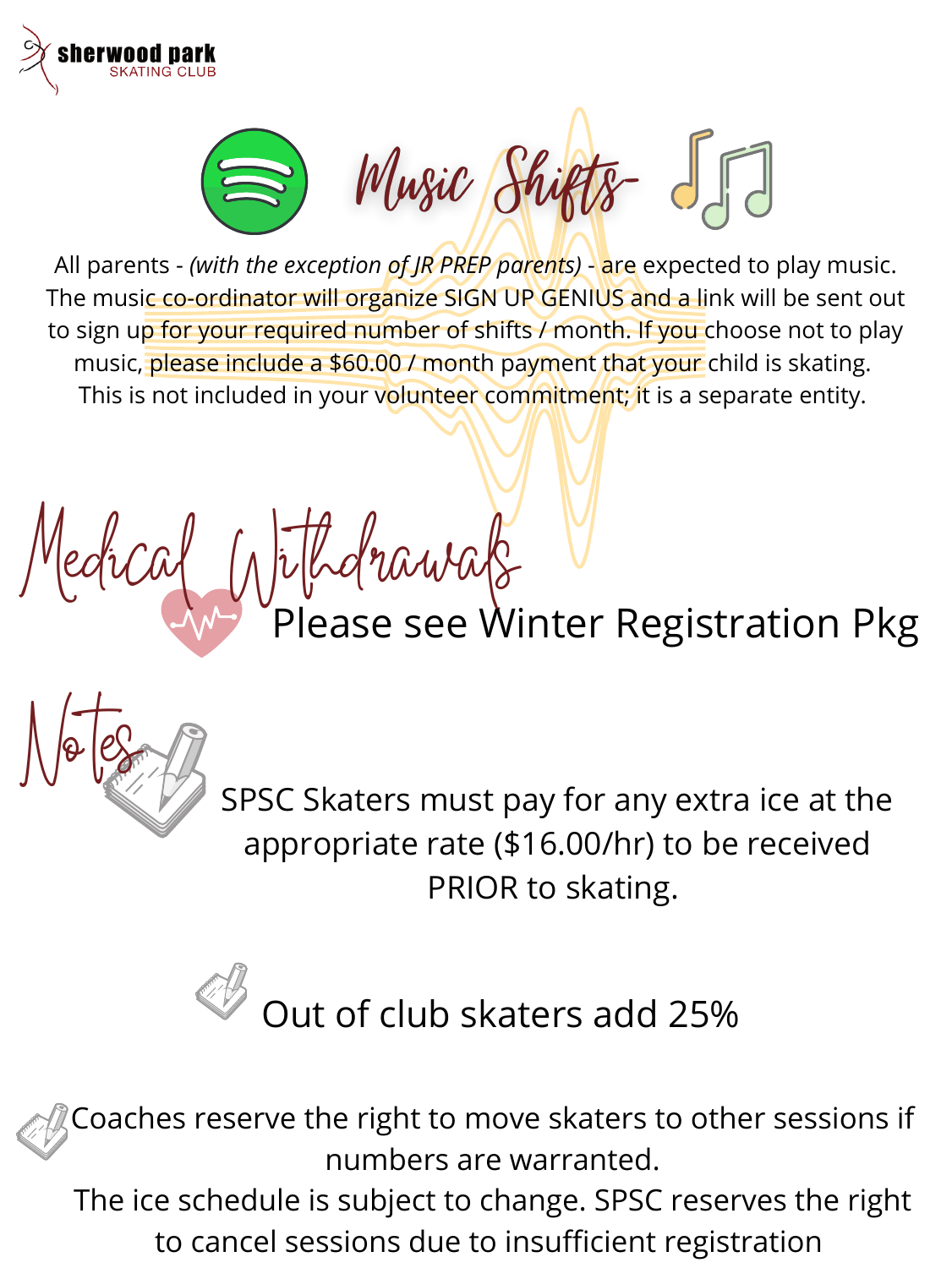

Junior Prep  $\bullet$ 

| <b>MAY 30TH</b>                                     | $31$ st                         | <b>JUNE 1</b>                                       | 2 <sup>ND</sup>                                     | 3RD                |
|-----------------------------------------------------|---------------------------------|-----------------------------------------------------|-----------------------------------------------------|--------------------|
| 5:15-5:35 JUMP<br>5:45-6:30 FREE<br>6:30-6:45 GROUP | NO ICE                          | 5:15-5:35 JUMP<br>5:45-6:30 FREE<br>6:30-6:45 GROUP | 5:15-5:35 JUMP<br>5:45-6:30 FREE<br>6:30-6:45 GROUP | NO ICE             |
| $6^{\text{th}}$                                     | $7^{\scriptscriptstyle\rm{TH}}$ | 8 <sup>TH</sup>                                     | 9 <sup>TH</sup>                                     | 10 <sup>TH</sup>   |
| 5:15-5:35 JUMP<br>5:45-6:30 FREE<br>6:30-6:45 GROUP | NO ICE                          | 5:15-5:35 JUMP<br>5:45-6:30 FREE<br>6:30-6:45 GROUP | 5:15-5:35 JUMP<br>5:45-6:30 FREE<br>6:30-6:45 GROUP | NO ICE             |
| 13 <sup>TH</sup>                                    | $14$ <sup>TH</sup>              | 15TH                                                | 16m                                                 | $11$ <sup>m</sup>  |
| 5:15-5:35 JUMP<br>5:45-6:30 FREE<br>6:30-6:45 GROUP | NO ICE                          | 5:15-5:35 JUMP<br>5:45-6:30 FREE<br>6:30-6:45 GROUP | 5:15-5:35 JUMP<br>5:45-6:30 FREE<br>6:30-6:45 GROUP | NO ICE             |
| 20 <sup>TH</sup>                                    | $21$ st                         | $22^{ND}$                                           | 23 <sup>RD</sup>                                    | $24$ <sup>TH</sup> |
| 5:15-5:35 JUMP<br>5:45-6:30 FREE<br>6:30-6:45 GROUP | NO ICE                          | 5:15-5:35 JUMP<br>5:45-6:30 FREE<br>6:30-6:45 GROUP | 5:15-5:35 JUMP<br>5:45-6:30 FREE<br>6:30-6:45 GROUP | NO ICE             |

### May 30 - June 23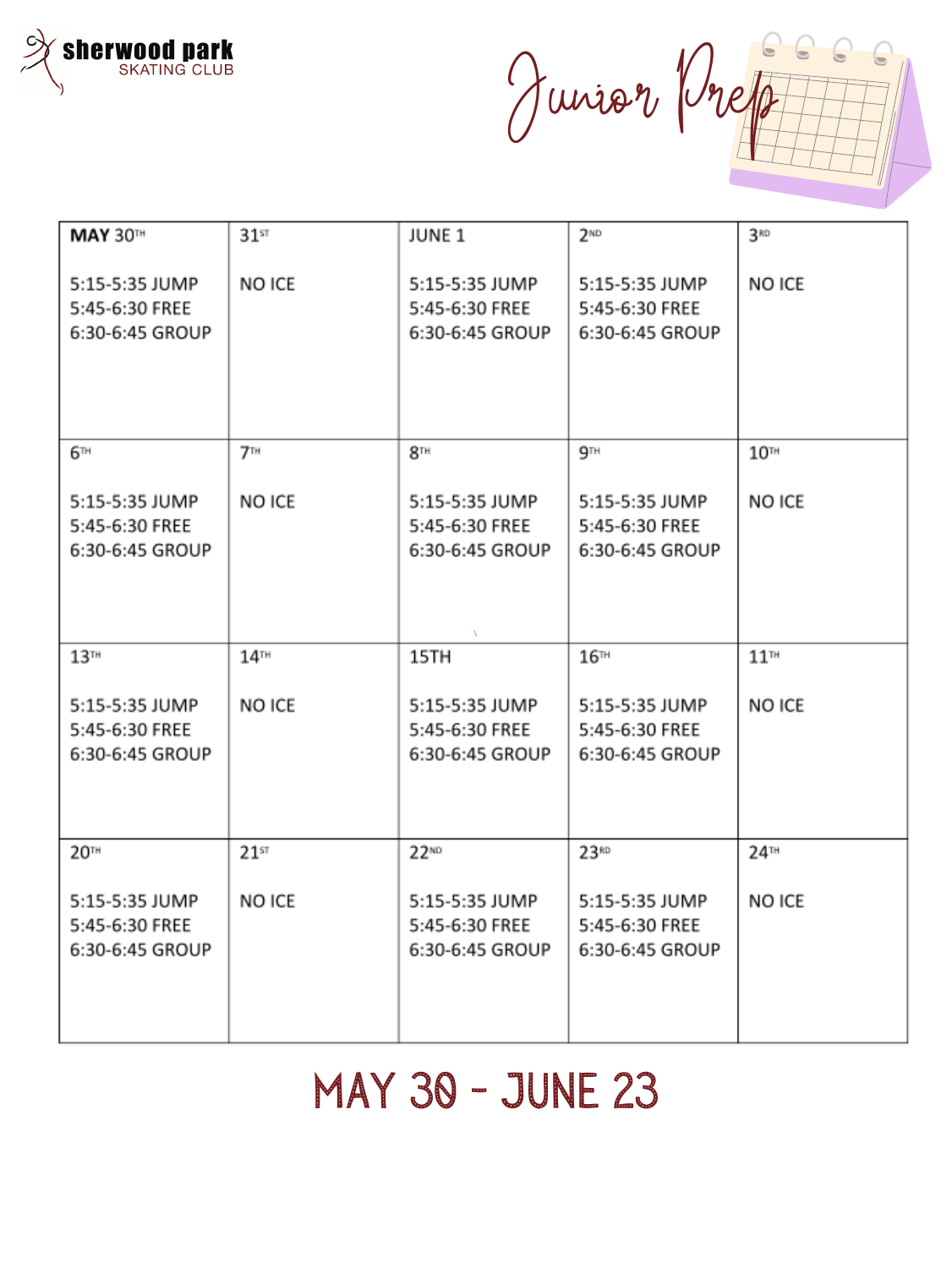

Junior



| <b>MAY 30TH</b>                                                                  | $31$ st            | <b>JUNE 1st</b>                                                                    | 2 <sup>ND</sup>                                                                  | 3RD                |
|----------------------------------------------------------------------------------|--------------------|------------------------------------------------------------------------------------|----------------------------------------------------------------------------------|--------------------|
| 5:15-5:35 JUMP<br>5:45-6:30 FREE<br>6:30-6:45 GROUP<br>6:45-7:00<br>SKILLS/DANCE | NO ICE             | 5:15-5:35 JUMP<br>5:45-6:30 FREE<br>6:30-6:45 GROUP<br>$6:45-7:00$<br>SKILLS/DANCE | 5:15-5:35 JUMP<br>5:45-6:30 FREE<br>6:30-6:45 GROUP<br>6:45-7:00<br>SKILLS/DANCE | NO ICE             |
| 6™                                                                               | 7H                 | 8 <sup>TH</sup>                                                                    | $9^{\rm TH}$                                                                     | 10 <sup>TH</sup>   |
| 5:15-5:35 JUMP<br>5:45-6:30 FREE<br>6:30-6:45 GROUP<br>6:45-7:00<br>SKILLS/DANCE | NO ICE             | 5:15-5:35 JUMP<br>5:45-6:30 FREE<br>6:30-6:45 GROUP<br>6:45-7:00<br>SKILLS/DANCE   | 5:15-5:35 JUMP<br>5:45-6:30 FREE<br>6:30-6:45 GROUP<br>6:45-7:00<br>SKILLS/DANCE | NO ICE             |
| 13 <sup>TH</sup>                                                                 | $14$ <sup>TH</sup> | 15 <sup>TH</sup>                                                                   | 16m                                                                              | 17 <sup>TH</sup>   |
| 5:15-5:35 JUMP<br>5:45-6:30 FREE<br>6:30-6:45 GROUP<br>6:45-7:00<br>SKILLS/DANCE | NO ICE             | 5:15-5:35 JUMP<br>5:45-6:30 FREE<br>6:30-6:45 GROUP<br>6:45-7:00<br>SKILLS/DANCE   | 5:15-5:35 JUMP<br>5:45-6:30 FREE<br>6:30-6:45 GROUP<br>6:45-7:00<br>SKILLS/DANCE | NO ICE             |
| 20 <sup>TH</sup>                                                                 | $21^{51}$          | $22^{ND}$                                                                          | 23 <sup>RD</sup>                                                                 | $24$ <sup>TH</sup> |
| 5:15-5:35 JUMP<br>5:45-6:30 FREE<br>6:30-6:45 GROUP<br>6:45-7:00<br>SKILLS/DANCE | NO ICE             | 5:15-5:35 JUMP<br>5:45-6:30 FREE<br>6:30-6:45 GROUP<br>6:45-7:00<br>SKILLS/DANCE   | 5:15-5:35 JUMP<br>5:45-6:30 FREE<br>6:30-6:45 GROUP<br>6:45-7:00<br>SKILLS/DANCE | NO ICE             |

### May 30 - June 23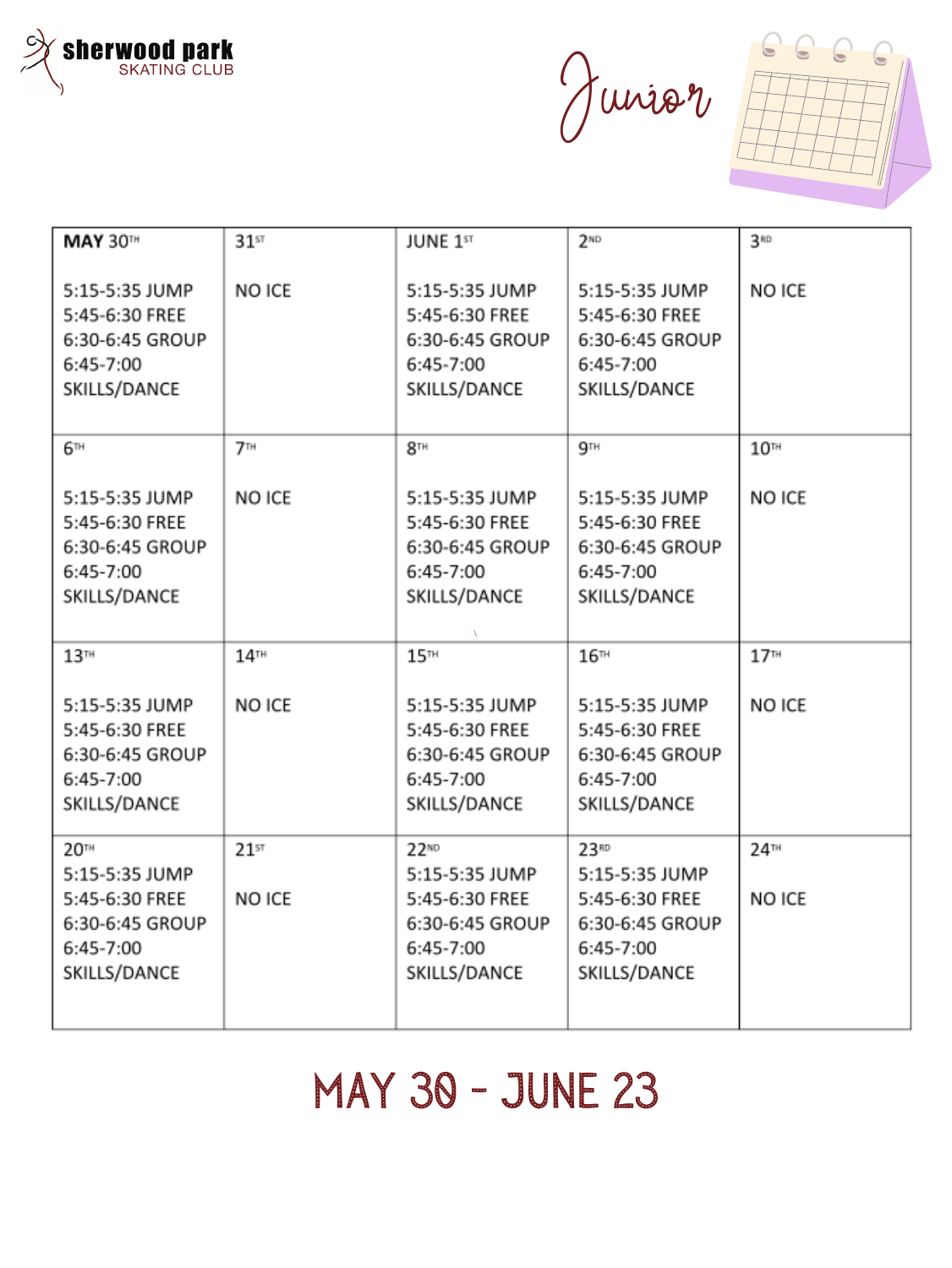

|  | wermediale |  |
|--|------------|--|
|  |            |  |

G

 $\overline{\bullet}$ 

|                  |                                    |                   | $\blacksquare$  |                  |
|------------------|------------------------------------|-------------------|-----------------|------------------|
| <b>MAY 23RD</b>  | 24 <sup>TH</sup>                   | 25 <sup>m</sup>   | 26m             | 27 <sub>TH</sub> |
| <b>NO ICE</b>    | 4:15-5:15 FREE                     | 4:00-5:00 FREE    | 4:15-5:15 FREE  | 4:00-5:00 FREE   |
|                  | 5:15-5:30 GROUP                    |                   | 5:15-5:30 GROUP |                  |
|                  |                                    | 5:15-6:15 FITNESS |                 | 5:10-5:40 JUMP   |
|                  | 5:40-6:10 JUMP                     |                   |                 |                  |
| 30 <sup>TH</sup> | 31                                 | <b>JUNE 1ST</b>   | 2 <sup>ND</sup> | 3RD              |
|                  | 5:15-6:15 FREE                     |                   |                 |                  |
| 4:15-5:15 FREE   | 6:15-6:30                          | 4:15-5:15 FREE    | 4:00-5:00 FREE  | <b>NO ICE</b>    |
| 5:15-5:30 GROUP  | SKILLS/DANCE                       | 5:15-5:30 GROUP   | $5:00-5:15$     |                  |
|                  | 6:30-6:45 GROUP                    |                   | SKILLS/DANCE    |                  |
|                  | 6:50-7:20 JUMP                     | 5:45-6:45 FITNESS | 5:15-5:30 GROUP |                  |
|                  |                                    |                   |                 |                  |
|                  |                                    |                   |                 |                  |
|                  |                                    |                   |                 |                  |
| 6™               | $7^{\scriptscriptstyle \text{TH}}$ | 8 <sup>TH</sup>   | 9 <sup>TH</sup> | 10 <sup>TH</sup> |
|                  | 5:15-6:15 FREE                     |                   |                 |                  |
| 4:15-5:15 FREE   | $6:15-6:30$                        | 4:15-5:15 FREE    | 4:00-5:00 FREE  | <b>NO ICE</b>    |
| 5:15-5:30 GROUP  | SKILLS/DANCE                       | 5:15-5:30 GROUP   | $5:00-5:15$     |                  |
|                  |                                    |                   |                 |                  |
|                  | 6:30-6:45 GROUP                    |                   | SKILLS/DANCE    |                  |
|                  |                                    | 5:45-6:45 FITNESS | 5:15-5:30 GROUP |                  |

### 6:50-7:20 JUMP  $15<sup>TH</sup>$  $17<sup>TH</sup>$  $13<sup>TH</sup>$  $14$ <sup>TH</sup>  $16m$ 5:15-6:15 FREE 4:15-5:15 FREE 4:15-5:15 FREE **NO ICE**  $6:15-6:30$ 4:00-5:00 FREE SKILLS/DANCE 5:15-5:30 GROUP 5:15-5:30 GROUP  $5:00-5:15$ SKILLS/DANCE 6:30-6:45 GROUP 5:15-5:30 GROUP 5:45-6:45 FITNESS 6:50-7:20 JUMP 20TH  $22^{ND}$ 23<sup>RD</sup>  $24$ <sup>TH</sup>  $21$ <sup>ST</sup> 5:15-6:15 FREE 4:15-5:15 FREE 6:15-6:30 4:15-5:15 FREE 4:00-5:00 FREE **NO ICE** 5:15-5:30 GROUP SKILLS/DANCE 5:15-5:30 GROUP  $5:00-5:15$ SKILLS/DANCE 6:30-6:45 GROUP 6:50-7:20 JUMP 5:45-6:45 FITNESS 5:15-5:30 GROUP

### May 24 - June 23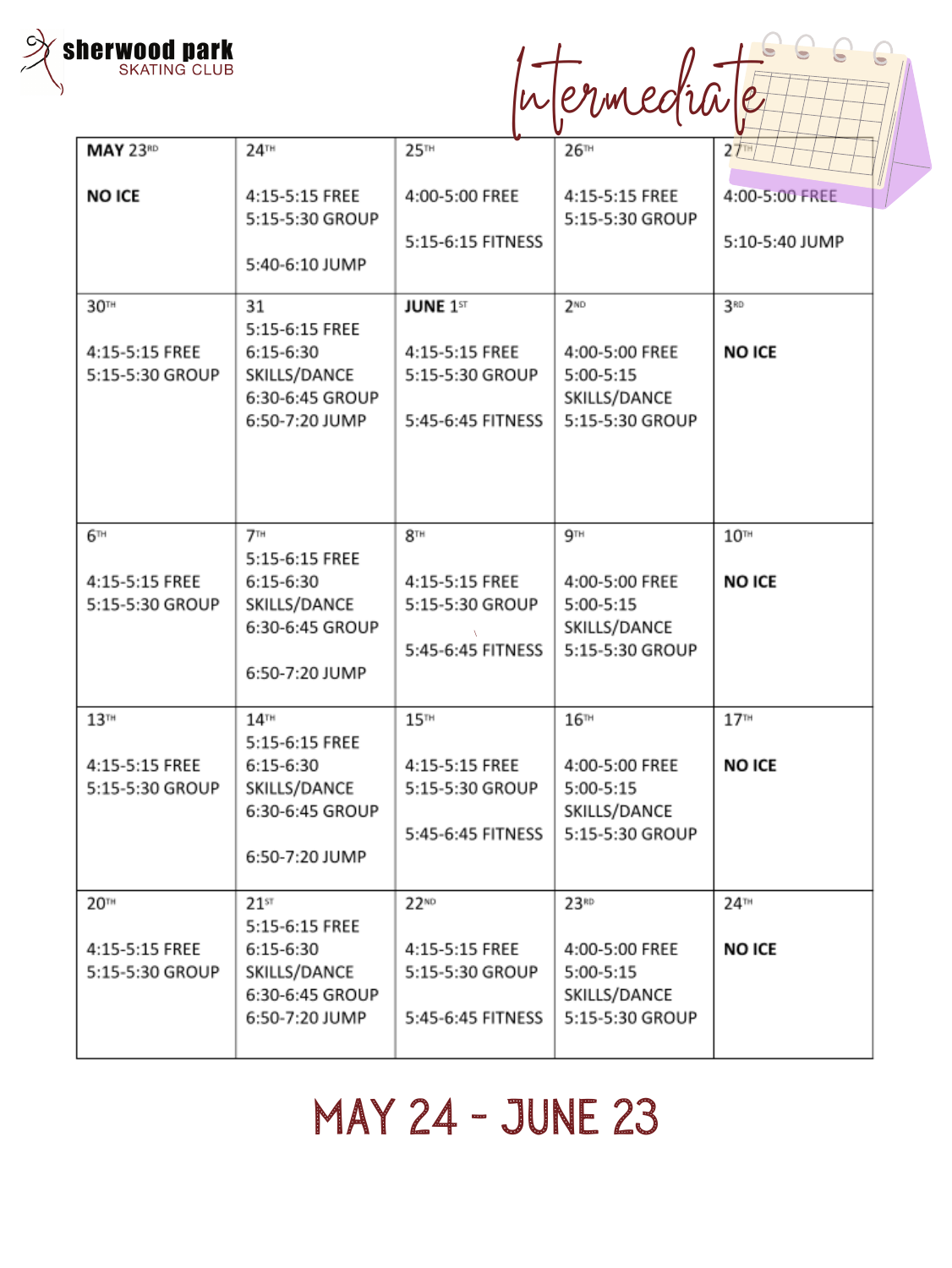| sherwood park<br><b>SKATING CLUB</b>                                    |                                                                                                     |                                                                                             | enior                                                                                          |                                                                                                |
|-------------------------------------------------------------------------|-----------------------------------------------------------------------------------------------------|---------------------------------------------------------------------------------------------|------------------------------------------------------------------------------------------------|------------------------------------------------------------------------------------------------|
| <b>MAY 16TH</b><br>2:30-3:30 FREE<br>3:30-3:45 GROUP<br>4:00-5:00 FREE  | 17 <sup>m</sup><br>2:45-3:45 FREE<br>4:00-5:00 FREE<br>5:00-5:15 GROUP                              | 18 <sup>m</sup><br>2:30-3:30 FREE<br>3:30-3:45 GROUP<br>4:00-5:00 FREE<br>5:15-6:15 FITNESS | 19 <sup>TH</sup><br>2:45-3:45 FREE<br>4:00-5:00 FREE<br>5:00-5:15 GROUP                        | <b>NO ICE</b>                                                                                  |
| 23 <sup>10</sup><br><b>NO ICE</b>                                       | 24TH<br>1:00-1:20 JUMP<br>1:30-2:30 FREE<br>2:45-3:45 FREE<br>3:45-4:00 GROUP                       | 25 <sup>m</sup><br>1:30-2:30 FREE<br>2:45-3:45 FREE<br>4:00-5:00 FITNESS                    | 26™<br>12:45-1:15 JUMP<br>1:30-2:30 FREE<br>2:45-3:45 FREE<br>3:45-4:00 GROUP                  | 27 <sup>TH</sup><br>1:30-2:30 FREE<br>2:45-3:45 FREE<br>4:00-5:00 FITNESS                      |
| 30 <sup>th</sup><br>1:30-2:30 FREE<br>2:45-3:45 FREE<br>3:45-4:00 GROUP | 31 <sup>st</sup><br>1:30-2:00 JUMP<br>2:15-3:15 FREE<br>3:30-4:30 FREE<br>4:30-5:00<br>SKILLS/DANCE | <b>JUNE 1</b><br>1:30-2:30 FREE<br>2:45-3:45 FREE<br>3:45-4:00 GROUP<br>4:15-5:15 FITNESS   | 2 <sup>ND</sup><br>12:45-1:15 JUMP<br>1:30-2:30 FREE<br>2:45-3:45 FREE                         | 3 <sup>RD</sup><br>2:45-3:45 FREE<br>4:00-5:00 FREE<br>5:00-5:15 GROUP<br>5:30-6:30 FITNESS    |
| 6™<br>1:30-2:30 FREE<br>2:45-3:45 FREE<br>3:45-4:00 GROUP               | <b>7TH</b><br>1:30-2:00 JUMP<br>2:15-3:15 FREE<br>3:30-4:30 FREE<br>4:30-5:00<br>SKILLS/DANCE       | 8 <sup>TH</sup><br>1:30-2:30 FREE<br>2:45-3:45 FREE<br>3:45-4:00 GROUP<br>4:15-5:15 FITNESS | gтн<br>12:45-1:15 JUMP<br>1:30-2:30 FREE<br>2:45-3:45 FREE                                     | 10 <sup>TH</sup><br>2:45-3:45 FREE<br>4:00-5:00 FREE<br>5:00-5:15 GROUP<br>5:30-6:30 FITNESS   |
| 13 <sup>TH</sup><br>1:30-2:30 FREE<br>2:45-3:45 FREE<br>3:45-4:00 GROUP | 14 <sup>m</sup><br>1:30-2:00 JUMP<br>2:15-3:15 FREE<br>3:30-4:30 FREE<br>4:30-5:00<br>SKILLS/DANCE  | 15 <sup>m</sup><br>1:30-2:30 FREE<br>2:45-3:45 FREE<br>3:45-4:00 GROUP<br>4:15-5:15 FITNESS | 16 <sup>TH</sup><br>12:45-1:15 JUMP<br>1:30-2:30 FREE<br>2:45-3:45 FREE                        | 17 <sup>TH</sup><br>2:45-3:45 FREE<br>4:00-5:00 FREE<br>5:00-5:15 GROUP<br>5:30-6:30 FITNESS   |
| <b>20TH</b><br>1:30-2:30 FREE<br>2:45-3:45 FREE<br>3:45-4:00 GROUP      | $21$ st<br>1:30-2:00 JUMP<br>2:15-3:15 FREE<br>3:30-4:30 FREE<br>4:30-5:00<br>SKILLS/DANCE          | $22^{ND}$<br>1:30-2:30 FREE<br>2:45-3:45 FREE<br>3:45-4:00 GROUP<br>4:15-5:15 FITNESS       | 23 <sup>RD</sup><br>12:45-1:15 JUMP<br>1:30-2:30 FREE<br>2:45-3:45 FREE                        | $24$ <sup>TH</sup><br>2:45-3:45 FREE<br>4:00-5:00 FREE<br>5:00-5:15 GROUP<br>5:30-6:30 FITNESS |
| 27TH<br>1:00-2:00 FREE<br>2:15-3:15 FREE<br>3:15-3:45 GROUP             | 28™<br>12:15-12:45 JUMP<br>1:00-2:00 FREE<br>2:15-3:15 FREE<br>3:15-3:30 GROUP                      | 29 <sup>TH</sup><br>1:00-2:00 FREE<br>2:15-3:15 FREE<br>3:15-3:45 GROUP                     | 30 <sup>th</sup><br>8:15-8:45 JUMP<br>9:00-10:00 FREE<br>10:15-11:15 FREE<br>11:15-11:30 GROUP | <b>JULY 1ST</b><br><b>NO ICE</b>                                                               |

## May 16 - June 30